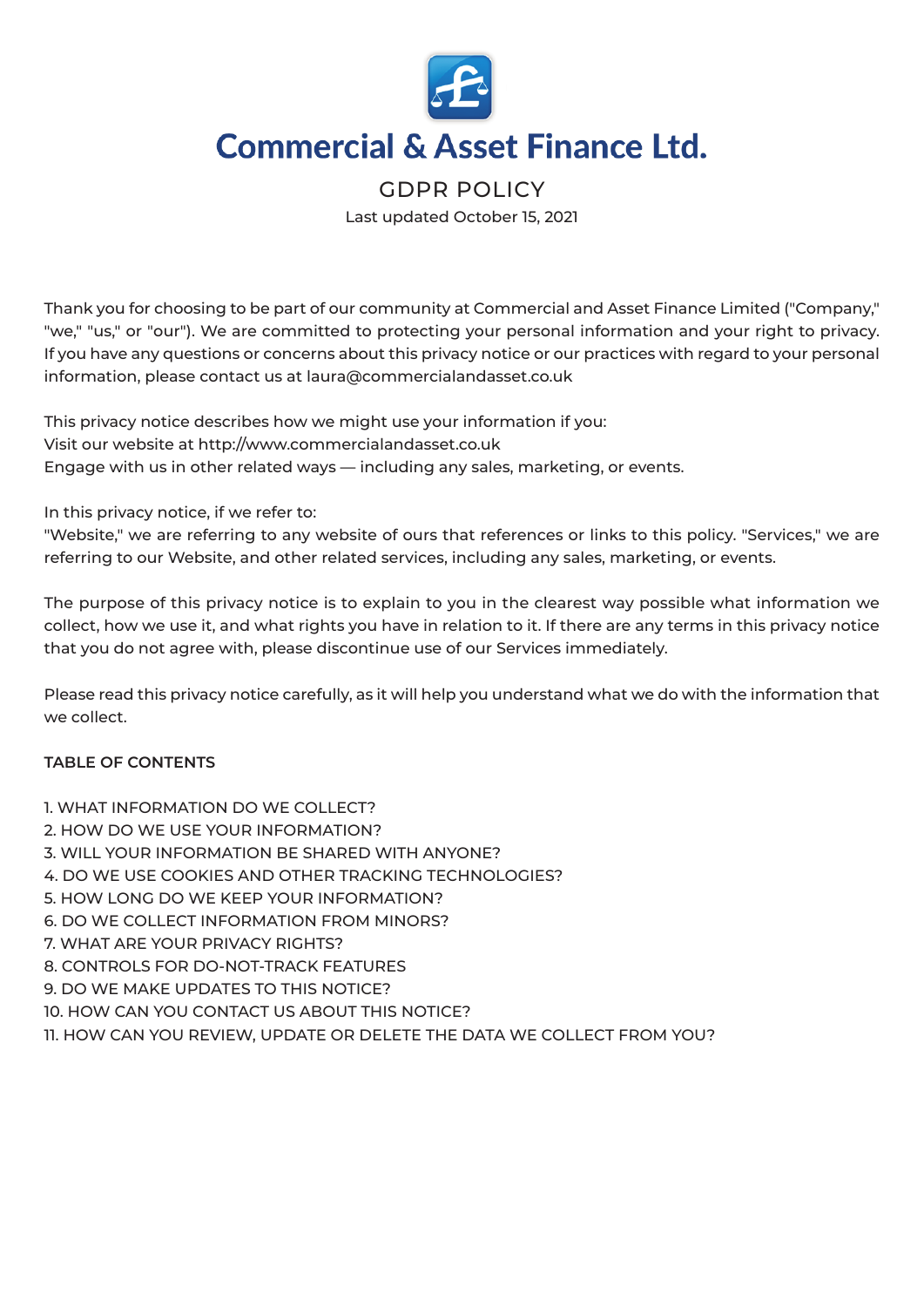

## **1. WHAT INFORMATION DO WE COLLECT?**

Personal information you disclose to us. In Short: We collect personal information that you provide to us.

We collect personal information that you voluntarily provide to us when you express an interest in obtaining information about us or our products and Services, when you participate in activities on the Website or otherwise when you contact us.

The personal information that we collect depends on the context of your interactions with us and the Website, the choices you make and the products and features you use. The personal information we collect may include the following:

Personal Information Provided by You. We collect names; phone numbers; email addresses; mailing addresses; contact preferences; contact or authentication data; billing addresses; and other similar information.

All personal information that you provide to us must be true, complete and accurate, and you must notify us of any changes to such personal information.

Information automatically collected

In Short: Some information — such as your Internet Protocol (IP) address and/or browser and device characteristics — is collected automatically when you visit our Website.

We automatically collect certain information when you visit, use or navigate the Website. This information does not reveal your specific identity (like your name or contact information) but may include device and usage information, such as your IP address, browser and device characteristics, operating system, language preferences, referring URLs, device name, country, location, information about how and when you use our Website and other technical information. This information is primarily needed to maintain the security and operation of our Website, and for our internal analytics and reporting purposes.

Like many businesses, we also collect information through cookies and similar technologies.

# The information we collect includes:

Log and Usage Data. Log and usage data is service-related, diagnostic, usage and performance information our servers automatically collect when you access or use our Website and which we record in log files. Depending on how you interact with us, this log data may include your IP address, device information, browser type and settings and information about your activity in the Website (such as the date/time stamps associated with your usage, pages and files viewed, searches and other actions you take such as which features you use), device event information (such as system activity, error reports (sometimes called 'crash dumps') and hardware settings).

Device Data. We collect device data such as information about your computer, phone, tablet or other device you use to access the Website. Depending on the device used, this device data may include information such as your IP address (or proxy server), device and application identification numbers, location, browser type, hardware model Internet service provider and/or mobile carrier, operating system and system configuration information.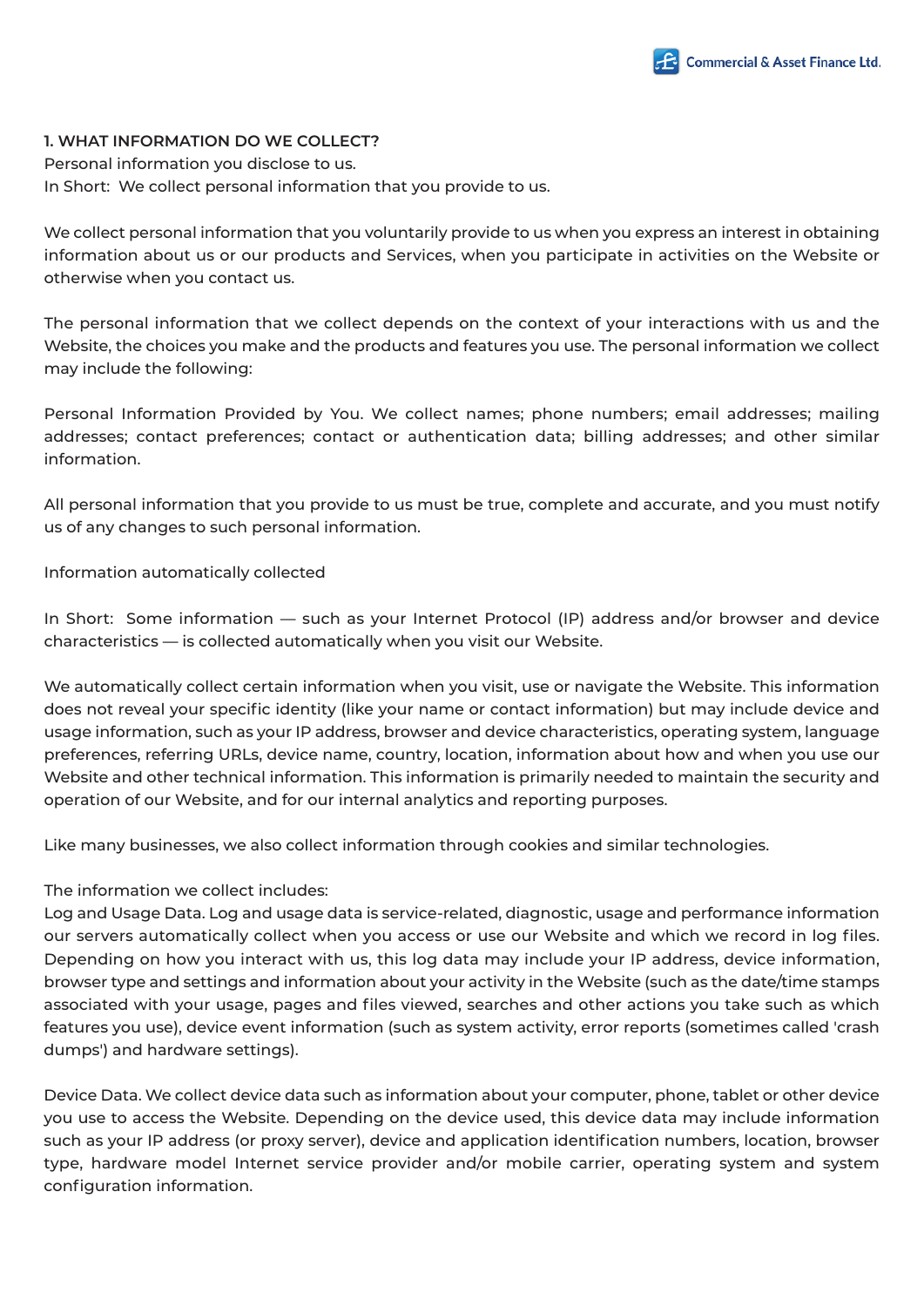

Location Data. We collect location data such as information about your device's location, which can be either precise or imprecise. How much information we collect depends on the type and settings of the device you use to access the Website. For example, we may use GPS and other technologies to collect geolocation data that tells us your current location (based on your IP address). You can opt out of allowing us to collect this information either by refusing access to the information or by disabling your Location setting on your device. Note however, if you choose to opt out, you may not be able to use certain aspects of the Services.

# **2. HOW DO WE USE YOUR INFORMATION?**

In Short: We process your information for purposes based on legitimate business interests, the fulfillment of our contract with you, compliance with our legal obligations, and/or your consent.

We use personal information collected via our Website for a variety of business purposes described below. We process your personal information for these purposes in reliance on our legitimate business interests, in order to enter into or perform a contract with you, with your consent, and/or for compliance with our legal obligations. We indicate the specific processing grounds we rely on next to each purpose listed below.

We use the information we collect or receive:

To facilitate account creation and logon process. If you choose to link your account with us to a third-party account (such as your Google or Facebook account), we use the information you allowed us to collect from those third parties to facilitate account creation and logon process for the performance of the contract.

To post testimonials. We post testimonials on our Website that may contain personal information. Prior to posting a testimonial, we will obtain your consent to use your name and the content of the testimonial. If you wish to update, or delete your testimonial, please contact us at mrgilroy@gmail.com and be sure to include your name, testimonial location, and contact information.

Request feedback. We may use your information to request feedback and to contact you about your use of our Website.

To enable user-to-user communications. We may use your information in order to enable user-to-user communications with each user's consent.

To manage user accounts. We may use your information for the purposes of managing our account and keeping it in working order.

To send administrative information to you. We may use your personal information to send you product, service and new feature information and/or information about changes to our terms, conditions, and policies.

To protect our Services. We may use your information as part of our efforts to keep our Website safe and secure (for example, for fraud monitoring and prevention).

To enforce our terms, conditions and policies for business purposes, to comply with legal and regulatory requirements or in connection with our contract.

To respond to legal requests and prevent harm. If we receive a subpoena or other legal request, we may need to inspect the data we hold to determine how to respond.

To send you marketing and promotional communications. We and/or our third-party marketing partners may use the personal information you send to us for our marketing purposes, if this is in accordance with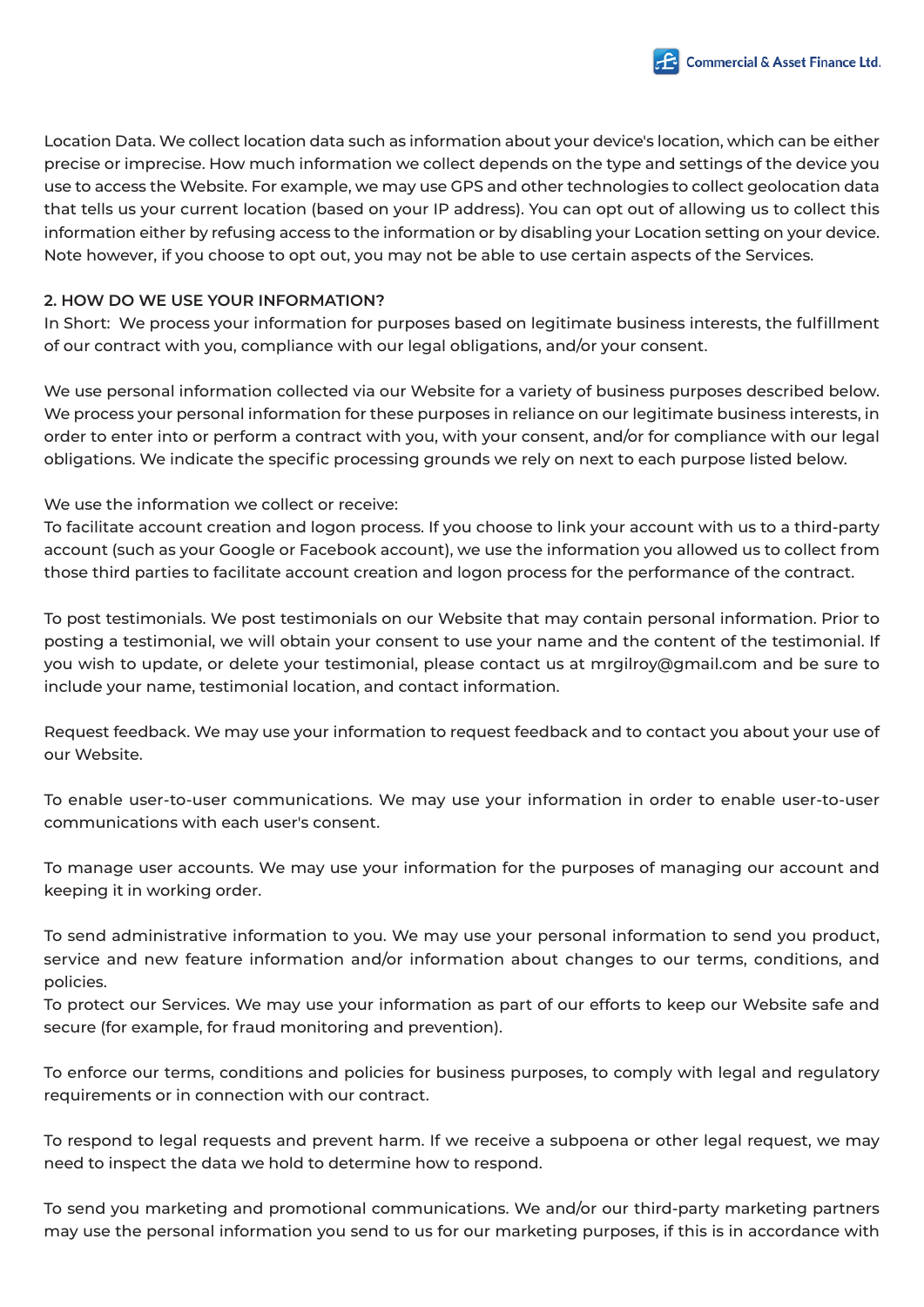

your marketing preferences. For example, when expressing an interest in obtaining information about us or our Website, subscribing to marketing or otherwise contacting us, we will collect personal information from you. You can opt-out of our marketing emails at any time (see the "WHAT ARE YOUR PRIVACY RIGHTS?" below).

Deliver targeted advertising to you. We may use your information to develop and display personalised content and advertising (and work with third parties who do so) tailored to your interests and/or location and to measure its effectiveness.

For other business purposes. We may use your information for other business purposes, such as data analysis, identifying usage trends, determining the effectiveness of our promotional campaigns and to evaluate and improve our Website, products, marketing and your experience. We may use and store this information in aggregated and anonymized form so that it is not associated with individual end users and does not include personal information.

# **3. WILL YOUR INFORMATION BE SHARED WITH ANYONE?**

In Short: We only share information with your consent, to comply with laws, to provide you with services, to protect your rights, or to fulfill business obligations.

We may process or share your data that we hold based on the following legal basis:

Consent: We may process your data if you have given us specific consent to use your personal information for a specific purpose.

Legitimate Interests: We may process your data when it is reasonably necessary to achieve our legitimate business interests.

Performance of a Contract: Where we have entered into a contract with you, we may process your personal information to fulfill the terms of our contract.

Legal Obligations: We may disclose your information where we are legally required to do so in order to comply with applicable law, governmental requests, a judicial proceeding, court order, or legal process, such as in response to a court order or a subpoena (including in response to public authorities to meet national security or law enforcement requirements).

Vital Interests: We may disclose your information where we believe it is necessary to investigate, prevent, or take action regarding potential violations of our policies, suspected fraud, situations involving potential threats to the safety of any person and illegal activities, or as evidence in litigation in which we are involved. More specifically, we may need to process your data or share your personal information in the following situations:

Business Transfers. We may share or transfer your information in connection with, or during negotiations of, any merger, sale of company assets, financing, or acquisition of all or a portion of our business to another company.

# **4. DO WE USE COOKIES AND OTHER TRACKING TECHNOLOGIES?**

In Short: We may use cookies and other tracking technologies to collect and store your information.

We may use cookies and similar tracking technologies (like web beacons and pixels) to access or store information. Specific information about how we use such technologies and how you can refuse certain cookies is set out in our Cookie Notice.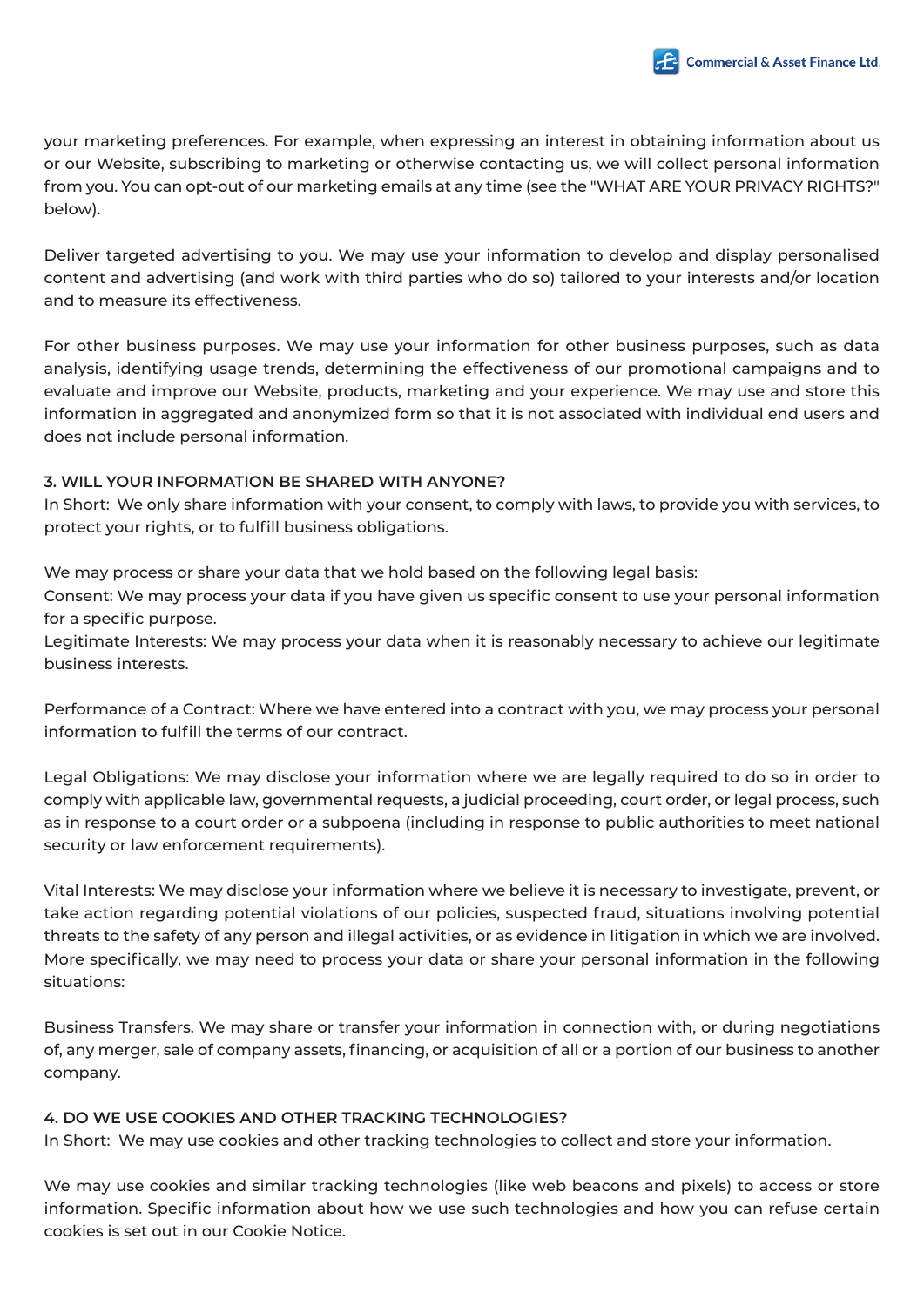

# **5. HOW LONG DO WE KEEP YOUR INFORMATION?**

In Short: We keep your information for as long as necessary to fulfill the purposes outlined in this privacy notice unless otherwise required by law.

We will only keep your personal information for as long as it is necessary for the purposes set out in this privacy notice, unless a longer retention period is required or permitted by law (such as tax, accounting or other legal requirements). No purpose in this notice will require us keeping your personal information for longer than 90 days.

When we have no ongoing legitimate business need to process your personal information, we will either delete or anonymize such information, or, if this is not possible (for example, because your personal information has been stored in backup archives), then we will securely store your personal information and isolate it from any further processing until deletion is possible.

# **6. DO WE COLLECT INFORMATION FROM MINORS?**

In Short: We do not knowingly collect data from or market to children under 18 years of age.

We do not knowingly solicit data from or market to children under 18 years of age. By using the Website, you represent that you are at least 18 or that you are the parent or guardian of such a minor and consent to such minor dependent's use of the Website. If we learn that personal information from users less than 18 years of age has been collected, we will deactivate the account and take reasonable measures to promptly delete such data from our records. If you become aware of any data we may have collected from children under age 18, please contact us at mrgilroy@gmail.com.

# **7. WHAT ARE YOUR PRIVACY RIGHTS?**

In Short: In some regions, such as the European Economic Area (EEA) and United Kingdom (UK), you have rights that allow you greater access to and control over your personal information. You may review, change, or terminate your account at any time.

In some regions (like the EEA and UK), you have certain rights under applicable data protection laws. These may include the right (i) to request access and obtain a copy of your personal information, (ii) to request rectification or erasure; (iii) to restrict the processing of your personal information; and (iv) if applicable, to data portability. In certain circumstances, you may also have the right to object to the processing of your personal information. To make such a request, please use the contact details provided below. We will consider and act upon any request in accordance with applicable data protection laws.

If we are relying on your consent to process your personal information, you have the right to withdraw your consent at any time. Please note however that this will not affect the lawfulness of the processing before its withdrawal, nor will it affect the processing of your personal information conducted in reliance on lawful processing grounds other than consent.

If you are a resident in the EEA or UK and you believe we are unlawfully processing your personal information, you also have the right to complain to your local data protection supervisory authority. You can find their contact details here: https://ec.europa.eu/justice/data-protection/bodies/authorities/index\_en.htm.

If you are a resident in Switzerland, the contact details for the data protection authorities are available here: https://www.edoeb.admin.ch/edoeb/en/home.html.

Cookies and similar technologies: Most Web browsers are set to accept cookies by default. If you prefer, you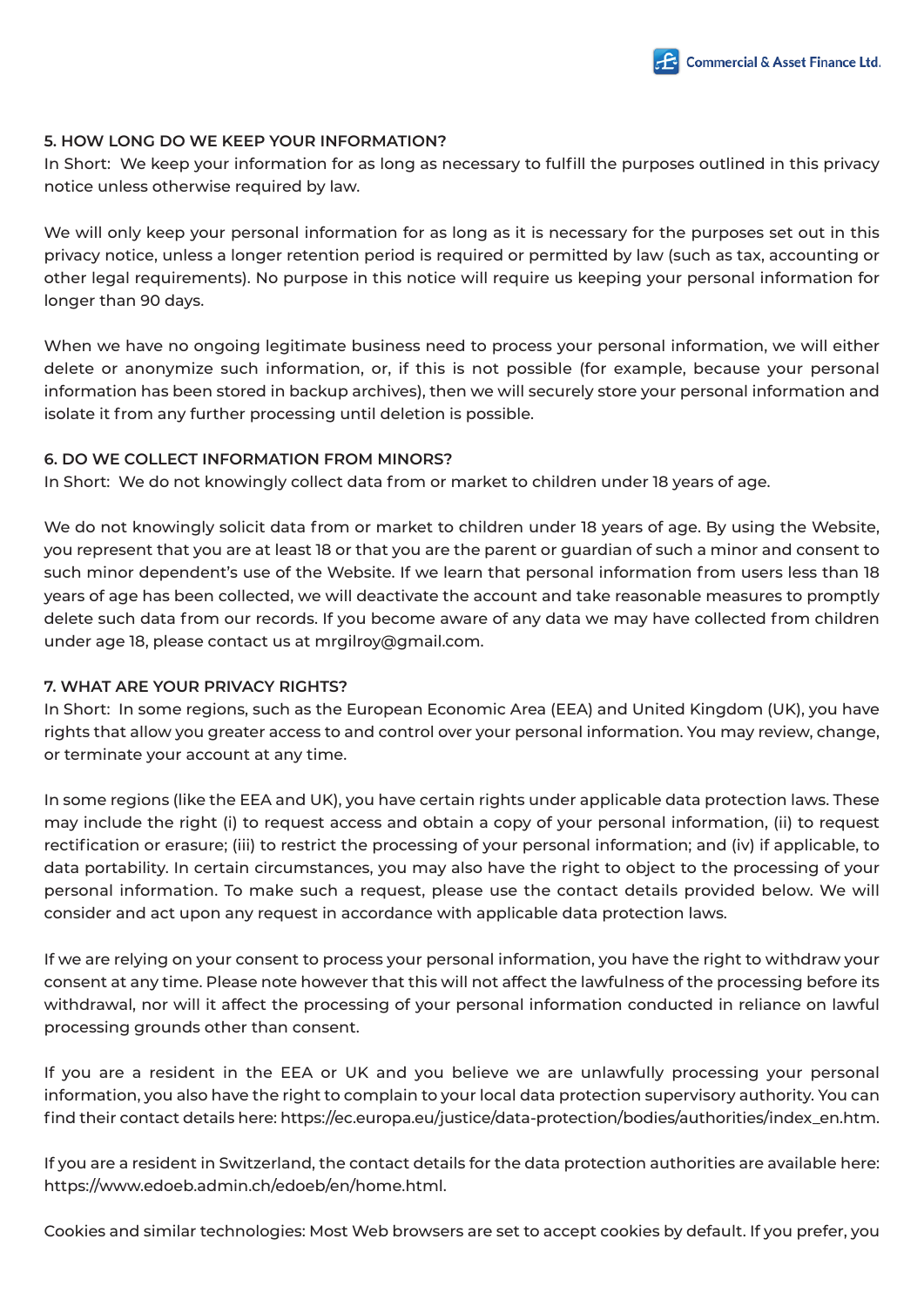

can usually choose to set your browser to remove cookies and to reject cookies. If you choose to remove cookies or reject cookies, this could affect certain features or services of our Website. To opt-out of interest-based advertising by advertisers on our Website visit http://www.aboutads.info/choices/.

# **8. CONTROLS FOR DO-NOT-TRACK FEATURES**

Most web browsers and some mobile operating systems and mobile applications include a Do-Not-Track ("DNT") feature or setting you can activate to signal your privacy preference not to have data about your online browsing activities monitored and collected. At this stage no uniform technology standard for recognising and implementing DNT signals has been finalised. As such, we do not currently respond to DNT browser signals or any other mechanism that automatically communicates your choice not to be tracked online. If a standard for online tracking is adopted that we must follow in the future, we will inform you about that practice in a revised version of this privacy notice.

# **9. DO WE MAKE UPDATES TO THIS NOTICE?**

In Short: Yes, we will update this notice as necessary to stay compliant with relevant laws.

We may update this privacy notice from time to time. The updated version will be indicated by an updated "Revised" date and the updated version will be effective as soon as it is accessible. If we make material changes to this privacy notice, we may notify you either by prominently posting a notice of such changes or by directly sending you a notification. We encourage you to review this privacy notice frequently to be informed of how we are protecting your information.

# **10. HOW CAN YOU CONTACT US ABOUT THIS NOTICE?**

If you have questions or comments about this notice, you may email us at laura@commercialandasset.co.uk or by post to:

Commercial and Asset Finance Limited St. James Business Centre, Linwood Road, Paisley, Renfrewshire PA3 3AT United Kingdom

# **11. HOW CAN YOU REVIEW, UPDATE, OR DELETE THE DATA WE COLLECT FROM YOU?**

Based on the applicable laws of your country, you may have the right to request access to the personal information we collect from you, change that information, or delete it in some circumstances. To request to review, update, or delete your personal information, please submit a request form. This privacy policy was created using Termly's Privacy Policy Generator.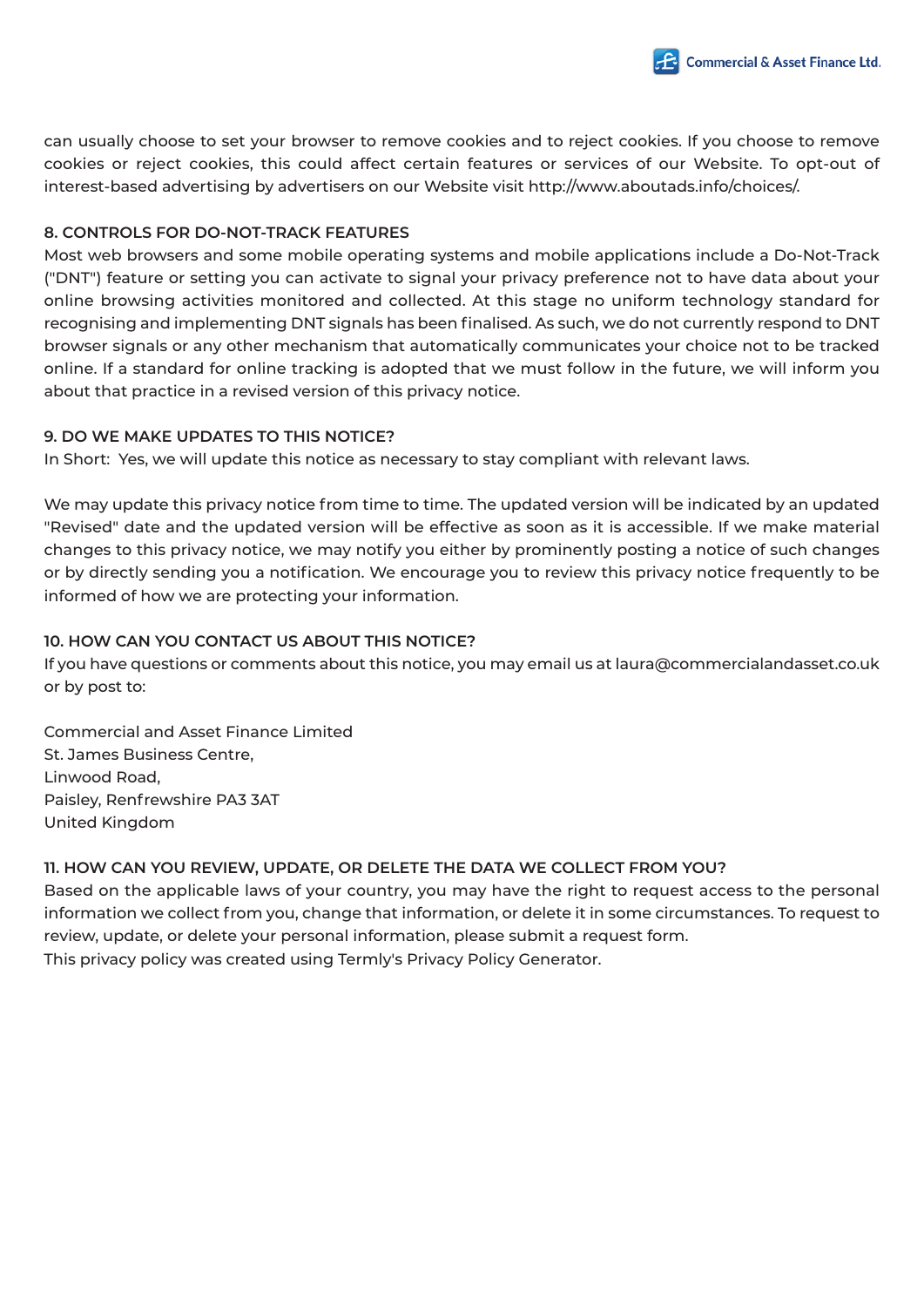

# **Commercial & Asset Finance Ltd.**

# COOKIE POLICY

Last updated October 15, 2021

This Cookie Policy explains how Commercial and Asset Finance Limited ("Company", "we", "us", and "our") uses cookies and similar technologies to recognise you when you visit our websites at www.commercialandasset.co.uk, ("Websites"). It explains what these technologies are and why we use them, as well as your rights to control our use of them.

In some cases we may use cookies to collect personal information, or that becomes personal information if we combine it with other information.

# **What are cookies?**

Cookies are small data files that are placed on your computer or mobile device when you visit a website. Cookies are widely used by website owners in order to make their websites work, or to work more efficiently, as well as to provide reporting information.

Cookies set by the website owner (in this case, Commercial and Asset Finance Limited) are called "first party cookies". Cookies set by parties other than the website owner are called "third party cookies". Third party cookies enable third party features or functionality to be provided on or through the website (e.g. like advertising, interactive content and analytics). The parties that set these third party cookies can recognise your computer both when it visits the website in question and also when it visits certain other websites.

# **Why do we use cookies?**

We use first and third party cookies for several reasons. Some cookies are required for technical reasons in order for our Websites to operate, and we refer to these as "essential" or "strictly necessary" cookies. Other cookies also enable us to track and target the interests of our users to enhance the experience on our Online Properties. Third parties serve cookies through our Websites for advertising, analytics and other purposes. This is described in more detail below.

The specific types of first and third party cookies served through our Websites and the purposes they perform are described below (please note that the specific cookies served may vary depending on the specific Online Properties you visit):

# **How can I control cookies?**

You have the right to decide whether to accept or reject cookies. You can exercise your cookie rights by setting your preferences in the Cookie Consent Manager. The Cookie Consent Manager allows you to select which categories of cookies you accept or reject. Essential cookies cannot be rejected as they are strictly necessary to provide you with services.

The Cookie Consent Manager can be found in the notification banner and on our website. If you choose to reject cookies, you may still use our website though your access to some functionality and areas of our website may be restricted. You may also set or amend your web browser controls to accept or refuse cookies. As the means by which you can refuse cookies through your web browser controls vary from browser-tobrowser, you should visit your browser's help menu for more information.

In addition, most advertising networks offer you a way to opt out of targeted advertising. If you would like to find out more information, please visit www.aboutads.info/choices/ or www.youronlinechoices.com.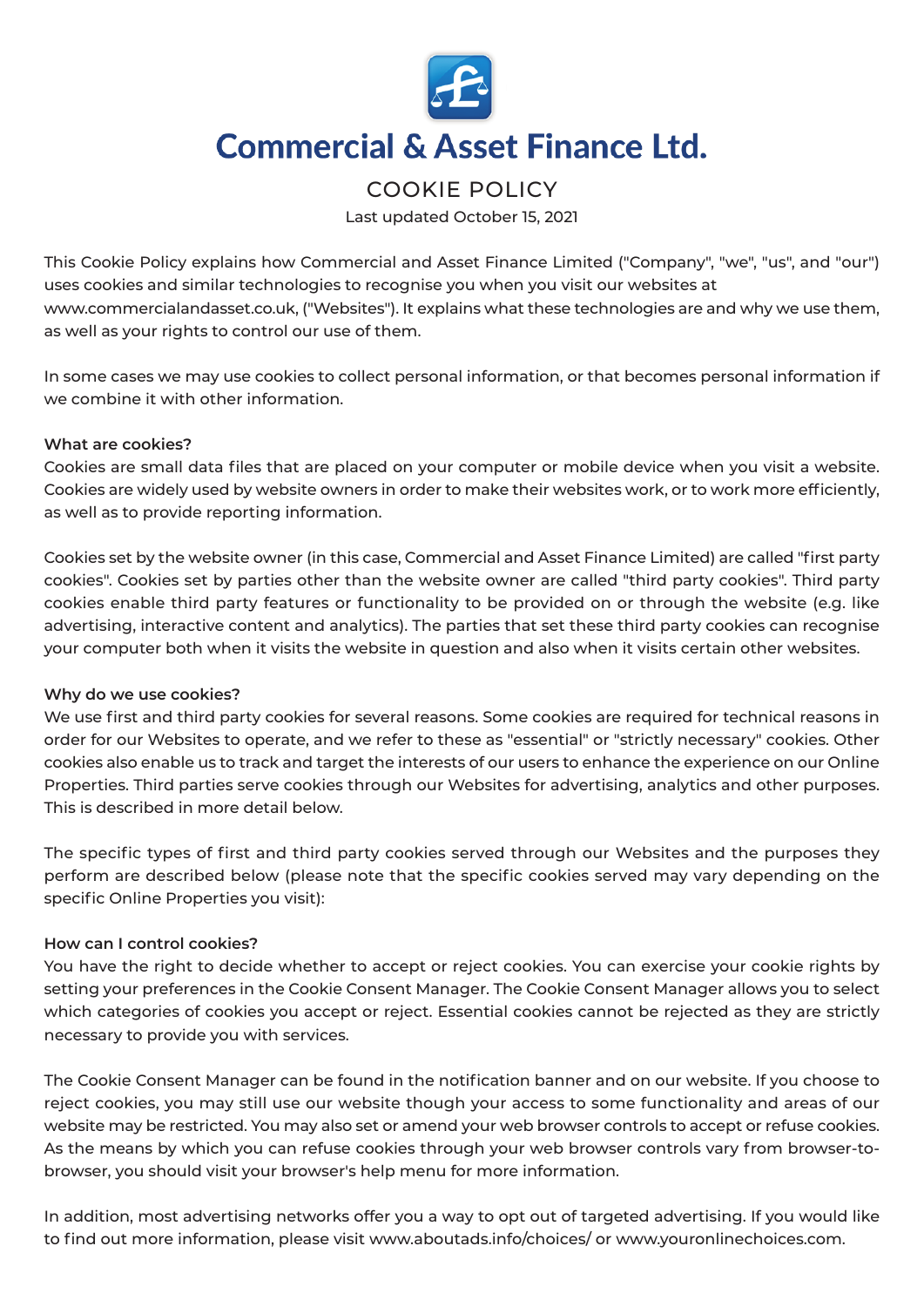

The specific types of first and third party cookies served through our Websites and the purposes they perform are described in the table below (please note that the specific cookies served may vary depending on the specific Online Properties you visit):

#### **Essential website cookies:**

These cookies are strictly necessary to provide you with services available through our Websites and to use some of its features, such as access to secure areas.

Name:\_\_tlbcpv Purpose:Used to record unique visitor views of the consent banner. Provider:.termly.io Service:Termly View Service Privacy Policy Country:United States Type:http\_cookie Expires in:1 year

# **What about other tracking technologies, like web beacons?**

Cookies are not the only way to recognise or track visitors to a website. We may use other, similar technologies from time to time, like web beacons (sometimes called "tracking pixels" or "clear gifs"). These are tiny graphics files that contain a unique identifier that enable us to recognise when someone has visited our Websites or opened an e-mail including them. This allows us, for example, to monitor the traffic patterns of users from one page within a website to another, to deliver or communicate with cookies, to understand whether you have come to the website from an online advertisement displayed on a third-party website, to improve site performance, and to measure the success of e-mail marketing campaigns. In many instances, these technologies are reliant on cookies to function properly, and so declining cookies will impair their functioning.

# **Do you use Flash cookies or Local Shared Objects?**

Websites may also use so-called "Flash Cookies" (also known as Local Shared Objects or "LSOs") to, among other things, collect and store information about your use of our services, fraud prevention and for other site operations.

If you do not want Flash Cookies stored on your computer, you can adjust the settings of your Flash player to block Flash Cookies storage using the tools contained in the Website Storage Settings Panel. You can also control Flash Cookies by going to the Global Storage Settings Panel and following the instructions (which may include instructions that explain, for example, how to delete existing Flash Cookies (referred to "information" on the Macromedia site), how to prevent Flash LSOs from being placed on your computer without your being asked, and (for Flash Player 8 and later) how to block Flash Cookies that are not being delivered by the operator of the page you are on at the time).

Please note that setting the Flash Player to restrict or limit acceptance of Flash Cookies may reduce or impede the functionality of some Flash applications, including, potentially, Flash applications used in connection with our services or online content.

# **Do you serve targeted advertising?**

Third parties may serve cookies on your computer or mobile device to serve advertising through our Websites. These companies may use information about your visits to this and other websites in order to provide relevant advertisements about goods and services that you may be interested in. They may also employ technology that is used to measure the effectiveness of advertisements. This can be accomplished